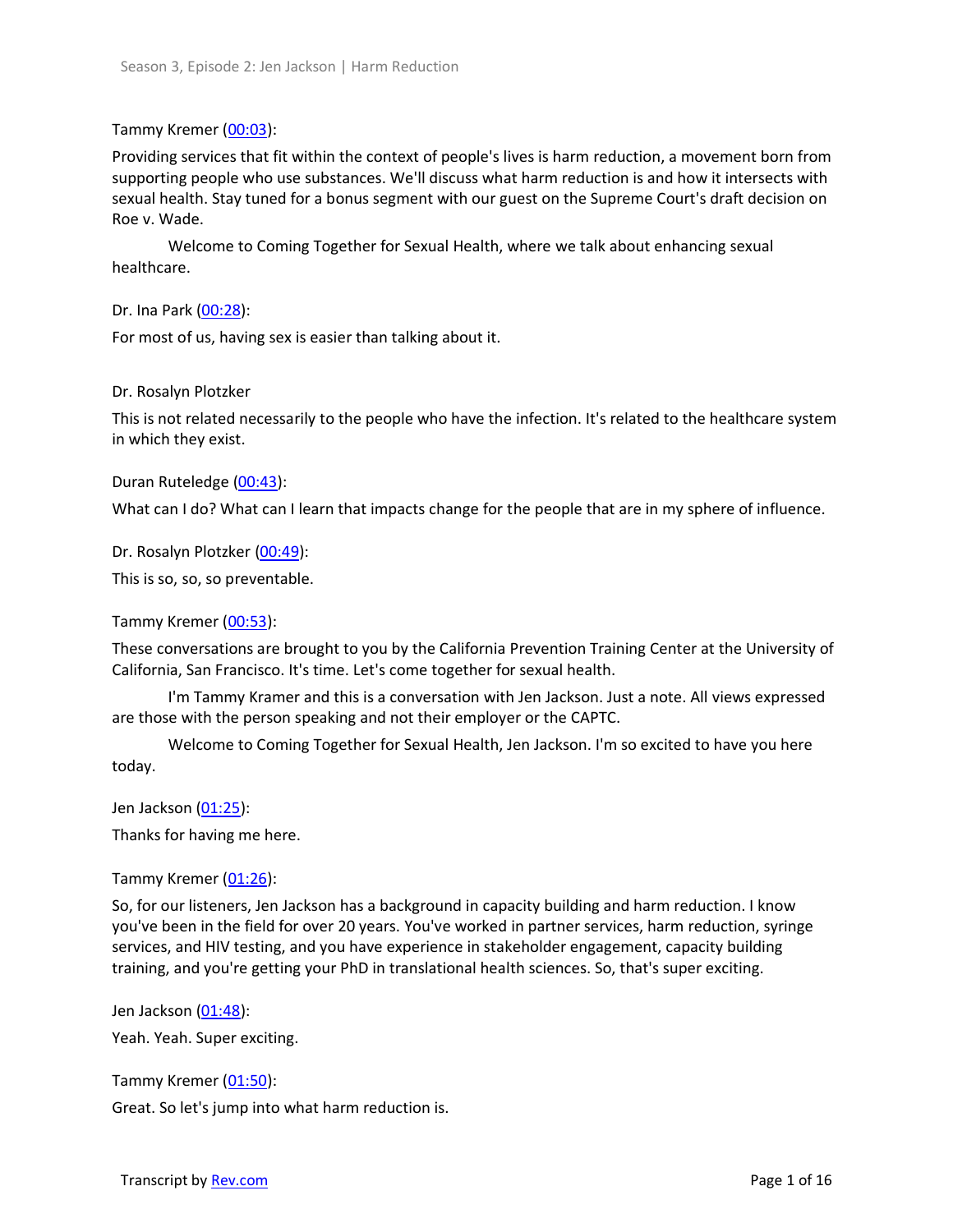### Jen Jackson [\(01:54\)](https://www.rev.com/transcript-editor/Edit?token=R6mUgKldiB4ys-wtpZzbQM8mhdtn52ItCdbFT-LmJoIE-vtJO85cOtPY1EWgnkuiZ3aVOKI0ksnegT4WXg0DRWLZXps&loadFrom=DocumentDeeplink&ts=114.67):

So, harm reduction is... It's a model of service delivery and it's also a philosophy that incorporates... what we like to say... value-neutral, practical substance use strategies. And what that means is basically that we are setting aside the values, the attitudes, the judgments that we have in order to be able to provide that client-centered practical strategy. And then it's also a movement for social justice. It aims to assist individuals respectfully... again, non-judgmentally... with reducing negative consequences associated with substance use. And again, fitting within the context of their lives. It's providing these compassionate, practical services. Strategies to help to reduce harm. And usually primarily around drug use, though it can be applied to sexual behaviors. In the end, what we want to do is enhance the quality of life and reduce negative health outcomes. To make a short story long, that is harm reduction right there.

## Tammy Kremer [\(03:10\)](https://www.rev.com/transcript-editor/Edit?token=ZIgKnDY3SCMdukEmR-RHuCpEWgVS1G7qj5mgGE35CipmKgRlfbFXupkUPPBG_YymFQx7PSqI1jszo_pzeYGMjIS5R_0&loadFrom=DocumentDeeplink&ts=190.52):

When would you say harm reduction really started to grow as a movement?

## Jen Jackson [\(03:14\)](https://www.rev.com/transcript-editor/Edit?token=5yGvMTfZUc0enjtDVPP7dZZw7g2OeNXBjwbS1OC8mMzzBDDE6xB-M18WaAS6vLx5akN5uEXovkWqU8qPoDeaEqE9WmI&loadFrom=DocumentDeeplink&ts=194.48):

Oh my goodness. It goes pretty far back, I would say. They say the birth of harm reduction was actually in the Netherlands. You look back through history and the eighties were a very popular time for harm reduction, particularly around the HIV epidemic that was going on. If you look through... I have all my little nerdy books here and I'm always reading about the history of harm reduction. There's mention of some of these concepts back in the seventies. So, yeah, it's been around for quite some time. The funny thing that we always joke about in the harm reduction field about the research is sometimes you don't see a lot of new harm reduction research because it's already been proven that it works. So it's like... A lot of times, you don't see a lot of new stuff coming around. It's been around for quite some time. I think that it's matured as time has gone on and people are getting a better understanding now what it is versus what it started as.

### Tammy Kremer [\(04:18\)](https://www.rev.com/transcript-editor/Edit?token=UHEzisL8nqTSns9UPuGcgM-QKbovMXbWwbBtCEKZLa7jiUTwIx6k73ZdT2EvcLVBd6Vq_LtjN5unb8-bjgso-bWlQjM&loadFrom=DocumentDeeplink&ts=258.31):

How did you get involved in harm reduction? What drew you to this field?

### Jen Jackson [\(04:22\)](https://www.rev.com/transcript-editor/Edit?token=Wm57GaJtHj5vVwq-uNkhO9Jea6K1xe_kQ3J9I4KcwtaaByRywxcQBKjaAihk3GiaFQmBtas-xFrdkbn2oShIIfCrtdc&loadFrom=DocumentDeeplink&ts=262.51):

Back in college, I was a volunteer for an AIDS service organization here in Baltimore. I got my bachelor's in Baltimore and I was a volunteer at HERO, which was the Health Education Resource Organization. They had this buddy program and what they would do is they would pair you up with somebody who was living with AIDS at the time. And this was, I believe, around 1993. Remembering that treatment options are not what they are now, so there were people with a lot more limited treatment options. Sarah had very limited treatment options, had a lot of resistance to a lot of the medication, and I was buddied up with her. She was a really interesting character. She was living with schizophrenia, had a history of IV drug use, was a former sex worker, had a lot of trauma in her life, was living in a pretty awful residential center here in the city because she was sick, had significant health issues, and was unable to live on her own. So I met Sarah and I would come every week and I'd hang out with her in that. Every once in a while, if she was doing well, they'd give her a little pass where I could take her out for a couple hours. We'd go to the thrift store. Go grab some food and hang out.

But I think that's really what got me into it. I grew up somewhat sheltered, so this was an eyeopening experience for me. I was a girl from the 'burbs. Here, I was with somebody who just had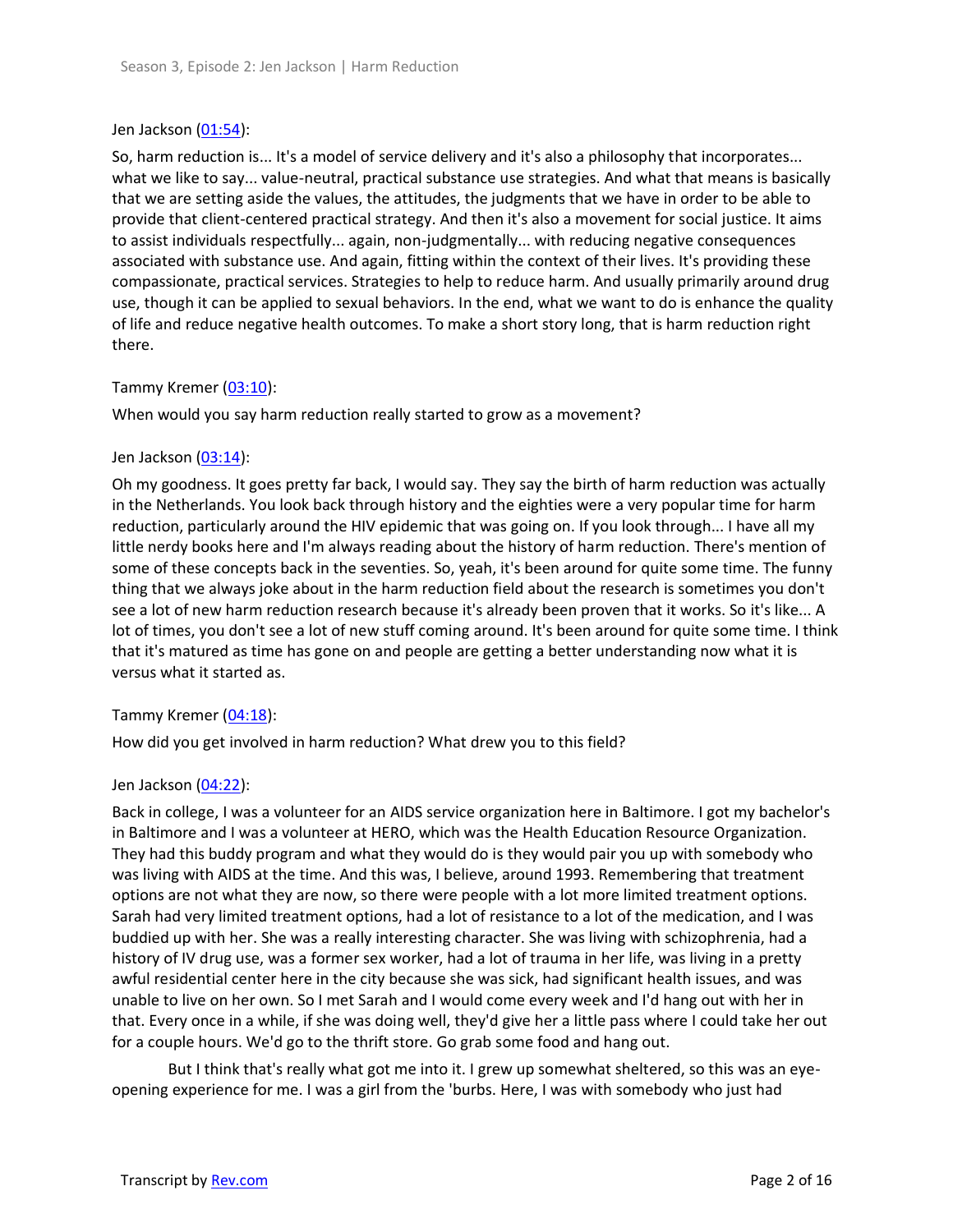completely different life experiences. I learned so much from her about trauma, about racism, about addiction, about substance use, about mental health issues, about poverty, about loneliness and isolation that people can be experiencing, particularly in those facilities. I just learned so much also about coping and how resilient people can be and how kind and compassionate individuals can be even when dealing with all those isms that she was dealing with and being faced with their own mortality like that. So I think she just not only pulled me into the field of harm reduction, but my interest in HIV, STI, all of that, was basically due to her and my experience with her.

And then on a personal note, I also had a very close friend, Dave, that I had grown up with and went to high school with, and he died of an overdose. There was a lot of stigma around it that, when his father gave me the news, he referred to it as a drug interaction, which was not really the case. And so I think that the stuff that happened with Sarah and things that happened with Dave really just solidified my belief in harm reduction, being nonjudgmental, being there for people, and also giving people voices when they need to be heard and having the right people come to the table. And so I just learned so much from that experience. It really sucked me in and I've worked in public health ever since.

### Tammy Kremer [\(07:39\)](https://www.rev.com/transcript-editor/Edit?token=F-ZItQyrBI81fngl9tYPMvYTqLXVBItc_rKF_2BSrPXGMAuby2PL4hDU-Gjv7RK5f2AkcUo2S-41QU6t3Eiv8fTmuok&loadFrom=DocumentDeeplink&ts=459.73):

Wow. And what a way to honor both of those people who touched you along the way.

Jen Jackson [\(07:44\)](https://www.rev.com/transcript-editor/Edit?token=bgOggJ_6FzROQfryBVtG-TH7JBRlaQAXsK98cs7NIEzh8lPUrupLeIQTmUfqMoMP4PymAUT5P46VCsOZB0hnzDKIVSk&loadFrom=DocumentDeeplink&ts=464.86):

Absolutely. I think about them all the time.

## Tammy Kremer [\(07:47\)](https://www.rev.com/transcript-editor/Edit?token=FUyCMZvz9081_b1eCt-UrsK9ClS3lDrl3pQThPqg8mYOvVEBj-ZBJTVXj52ucGNRhFXP57jQHteM7WkYVW-Yy2uMF4Y&loadFrom=DocumentDeeplink&ts=467.28):

Those are powerful sources of motivation.

So you've already kind of begun to touch on this, but what's the difference between harm reduction as a movement or a philosophy, harm reduction as a program, or harm reduction being integrated into other programs? I think there might be some confusion sometimes. What we're really talking about in a concrete way.

### Jen Jackson [\(08:15\)](https://www.rev.com/transcript-editor/Edit?token=6ZnX2CYx0Mj5nXNyWoKUrZ5KA-5aYx8FGXw4YdRz6N9tT_JJzZdbnclN7abuwm_n5ERzOtP7fVAPuZ9uzMHRJOIvE2U&loadFrom=DocumentDeeplink&ts=495.5):

Oh yeah. Absolutely. So the movement. When we're talking about the harm reduction movement. The movement of harm reduction centers around a belief in and respect for the rights of people who use drugs. When people who use drugs are not at the table, when they're not involved in leadership, when they're not valued in communities, you miss a really important perspective. These perspectives should be taken into consideration when we're providing services to communities, when we're creating policies, and ideally when we're creating laws as well. I remember I did a focus group once. I remember one community member said to me, "How do you create leadership when you silence the voices?" I really feel that that is integral to harm reduction. It's hearing those voices and then valuing what those voices are saying and then responding accordingly.

You think back... In the early seventies, for example. Like back when Nixon was in office and waged that "war on drugs." This war disproportionately affected communities of color and began an era of mass incarceration of minorities based on criminalizing drug possession, particularly with regard to marijuana and heroin. So you see a lot of the movement of harm reduction from that as well. A lot of times, you'll see it on all kinds of harm reduction merchandise, on harm reduction t-shirts. There's this quote by John Ehrlichman, who was Nixon's aide, and it's a very popular one talking about how these communities were targeted. He said, "The Nixon campaign in 1968 and the Nixon White House after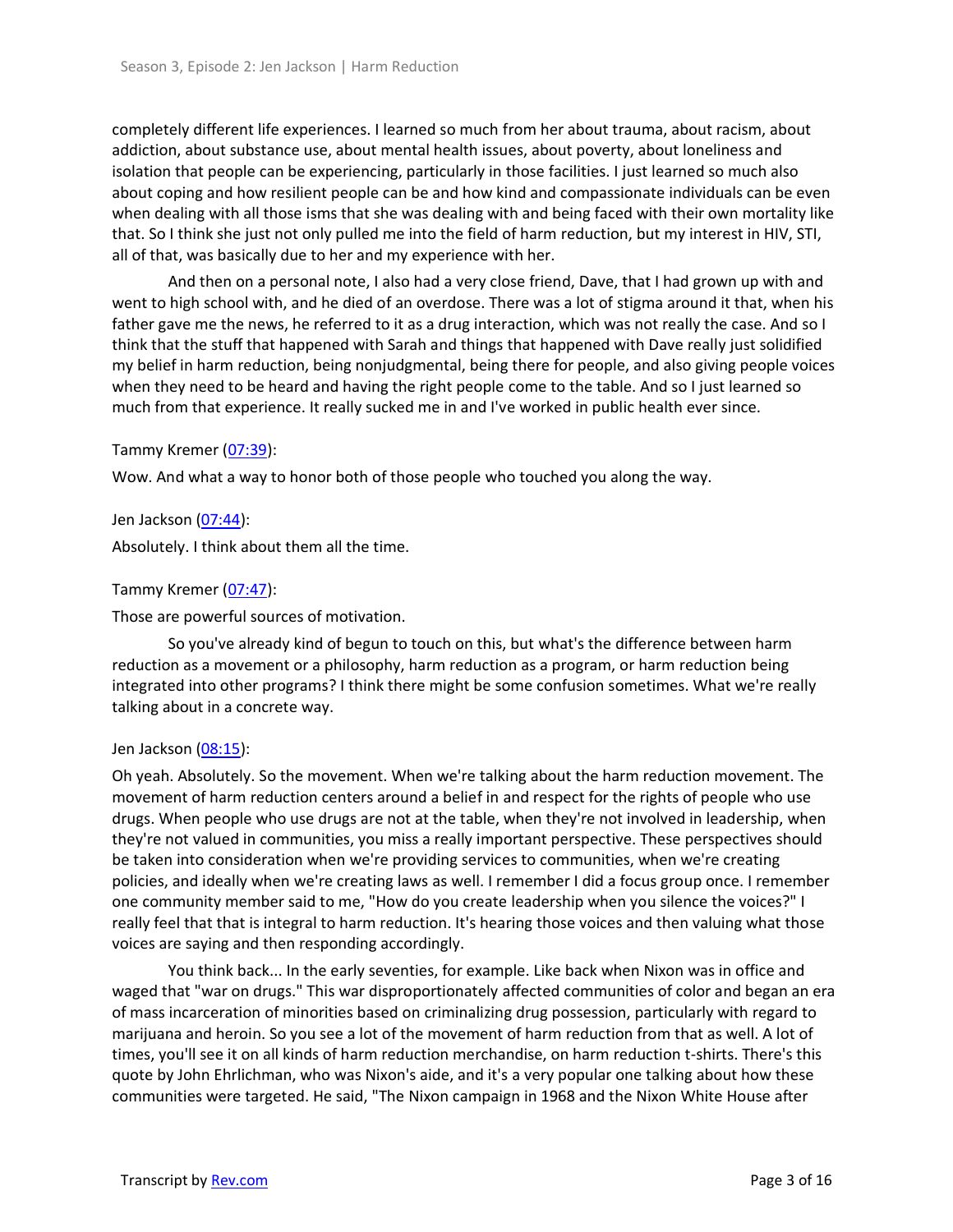that had two enemies: the anti-war left and black people. You understand what I'm saying? We knew we couldn't make it illegal to be either against the war or black, but by getting the public to associate the hippies with marijuana and the blacks with heroin, and then criminalizing both heavily, we could disrupt those communities. We could arrest their leaders, raid their homes, break up their meetings, and vilify them night after night on the evening news. Did we know we were lying about the drugs? Of course, we did."

So that kind of gives you into that window of the movement of harm reduction and people stepping up. It becomes political. And then the war on drugs has since continued. You see it in some drug policy, in laws, and sentencing that has affected people of color with regard to increased discrimination, aggressive encounters with law enforcement, repeated engagement with the judicial system, and also more sustained lifelong repercussions due to convictions and harsher sentencing and communities affected by mass incarceration. And mass incarceration, which stems from all this, affects overall health and wellness and contributes to health inequities, which is what a lot of times we see in a lot of the communities of color that we serve and people who have been incarcerated. So that's why there's a movement to support the health and dignity of people who use drugs. To address the inequities on the micro, the mezzo, and the macro levels. That's the interpersonal levels, the community level, the structural or institutional levels. And so we're not silencing the voices. We're creating space for people to be heard. So that's sort of that overview.

And when you're talking about providing services to individuals... Like harm reduction programs, for example. Their lens is harm reduction. These are organizations all throughout the US, mostly funded on shoestring budgets, that are focusing on meeting the needs of their clients. Like we say in harm reduction, meeting people where they're at. And then broader programs that you were talking about before... Those broad programs may not have a harm reduction lens. A lot of our broader programs that we have that are not necessarily harm reduction, but may provide other services, may need to kind of reframe their thinking, look at their policies, address biases, and train their staff accordingly.

### Tammy Kremer  $(12:43)$ :

On that note, at the CPTC, we do a lot of training for providers and for health workers, disease intervention specialists, all kinds of folks. How do you interweave or see the connection between harm reduction and other aspects of the California Prevention Training Center's populations that we serve?

### Jen Jackson [\(13:02\)](https://www.rev.com/transcript-editor/Edit?token=HURgvjxcS5NtWMhtZBiI2bhsMr2ocBoW6c0vDhjWqn9Cd5cSuPZN2qaqICNxWJHcCOejvlu_7FfUITQXBUDSTLzDQu4&loadFrom=DocumentDeeplink&ts=782.4):

First of all, I am a huge fan girl of the California Prevention Training Center and have been since I went through my DIS training in about like... I think it was like 2006.

### Tammy Kremer [\(13:13\)](https://www.rev.com/transcript-editor/Edit?token=PlfTCcWHjNPk4PES4dWUKftF-fBElZqsi0EkSIih8X2qvWtp7onuB1rFyoV7hrFZTmr8Ddl7POGHADe6XFTeeAvbtp4&loadFrom=DocumentDeeplink&ts=793.56):

The disease intervention training, right?

### Jen Jackson [\(13:15\)](https://www.rev.com/transcript-editor/Edit?token=jDqywFFnf6W6C_fxSI1Zw3aeyRiAFbaODCi4oQRh2ErKDnMZl5-out0ZRgl-Bnov3Tu9YC52cZDJPSVifRXY3Nu4z3w&loadFrom=DocumentDeeplink&ts=795.17):

The disease intervention training, yeah, to be a disease intervention specialist. Absolutely have been a big fan girl. I'm also a fan girl of the mission and the vision. If you look at the mission of the California Prevention Training Center, it is to envision an environment where health equity exists for all. That was one of the things that... Whenever I'm training anybody, I'm having those conversations about sex. I always say, "Just assume everybody is doing everything with everyone." And then, if you make that assumption, you're not missing anything. And then you let your client or your patient clarify and narrow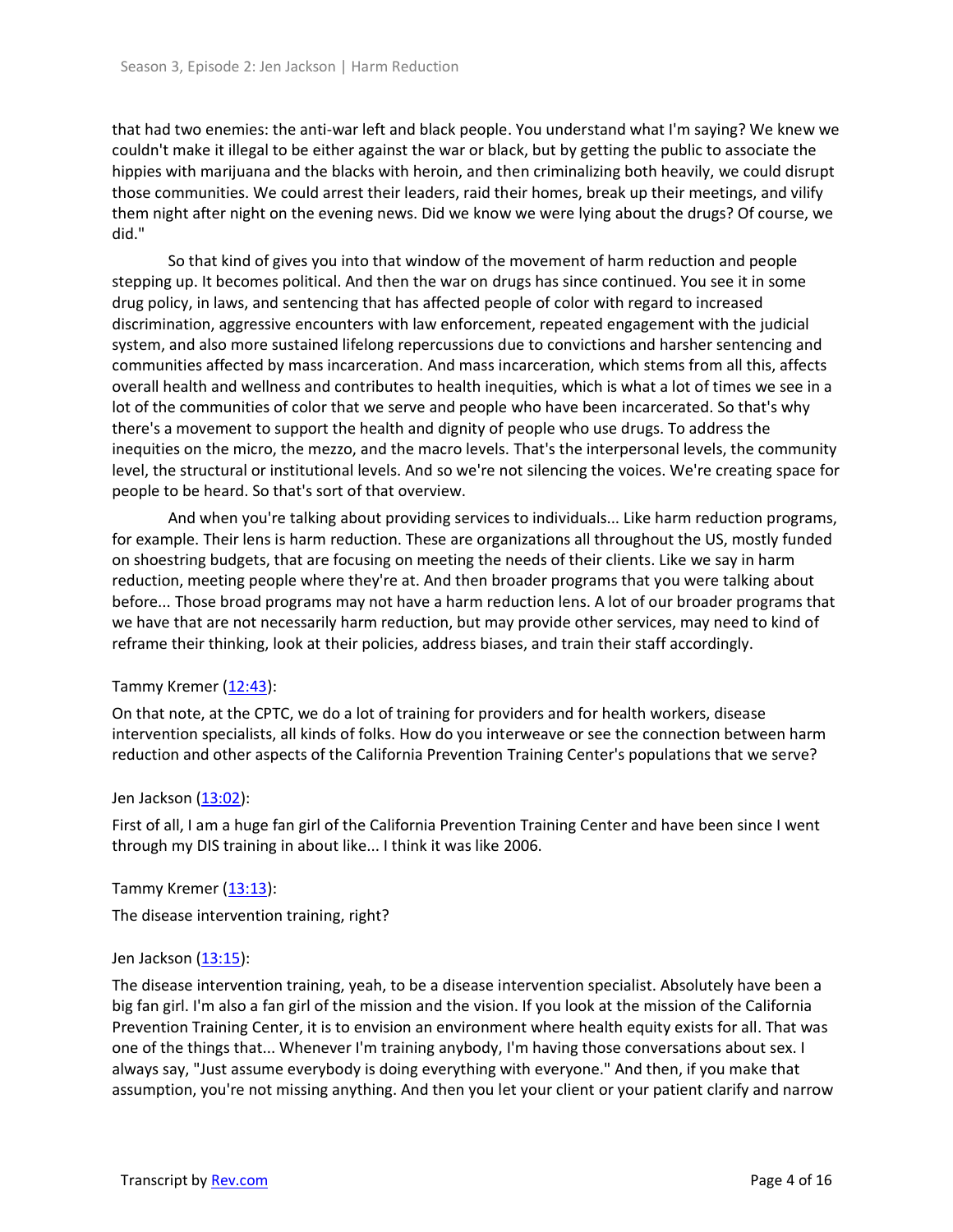it down to what's actually going on for them. Not making those assumptions about our clients and our patients. Really being open and really listening to them. You're going to hear me probably say a million times, "within the context of a person's life," over and over again, because that's what it's all about. It's all about being able to provide those services and really help individuals based on what is going on in their life. That way, you're really centered around the client or the patient.

## Tammy Kremer  $(14:33)$ :

Can you tell me why, from your perspective, it's important that we have an episode on harm reduction in a podcast that focuses on sexual health?

### Jen Jackson  $(14:43)$ :

Well, one comprehensive sexual education is a harm reduction activity. So bam! Right there. It's really, really relevant. Harm reduction and sexual education has walked hand in hand forever. That's one of the reasons why I'm so excited about you having harm reduction as an episode and that we're talking substances during a sexuality podcast. It is just so relevant. Most of the people that I talk to as a DIS have experience with substance use. You have, like, SAMHSA that looks at comprehensive sex education as a harm reduction activity. And so one of the things that I wanted to present to you is the Venn diagram between sex and substance use. It has a lot of overlap in the middle for many, many people. Not everybody who is having sex is using substances and not everybody who's using substances is having sex, but yet there's a nice hearty overlap in the middle. And for some people, it is literally a perfect circle. When they are having sex, they are always using substances. And, a lot of times, we use substances that impact our sexual decision making. So it would almost feel negligent to not include conversations about both when you're talking about harm reduction.

Another thing. I was thinking back to HIV in the eighties, before it was HIV, and the focus of harm reduction in certain communities that had an increased risk of infection for HIV transmission. So with condom distribution, then dental dam distribution, as well as clean needles. There is like a lot of overlap with that. Harm reduction has its place among prevention, treatment, recovery, and sexual health. Another thing I was thinking of is that pregnant people use substances. And so there's another tie in with it as well. I know that a lot of sex workers use harm reduction strategies for their own personal safety, for their health, for their substance use, with their clients. So you look at things like PrEP, you look at things as viral hepatitis testing and treatment, condom access, comprehensive sex education. All of these things are also harm reduction activities. As well as syringe service programs, fentanyl test strips, Naloxone distribution. Hey, we're in times of COVID. Using a mask and social distancing as well. All of it is harm reduction and it's all how we are engaging with other people, whether it's sexually or not.

# Tammy Kremer  $(17:42)$ :

How can providers connect with clients meaningfully in order to share ideas that are actionable for them and help someone reduce harm in a way that's relevant to their lives?

### Jen Jackson [\(17:53\)](https://www.rev.com/transcript-editor/Edit?token=3ZghPNtLB72hGQ81sJ5H0xXnSKRGT1aB1jpVt7WNpPD2FV3tL6ui4X902m9SjuPr65JAV1fARXHZsjdYrUX6gWpqi_o&loadFrom=DocumentDeeplink&ts=1073):

I would say one way that we can help someone reduce harm is by engaging them in a conversation, nonjudgmentally, around their substance use and then really listening to them. Active listening with our clients and our patients. Literally, one of the skills of active listening is withholding judgment. I mean, what's more harm reductionist than that, right? We want the individual to know that they are heard and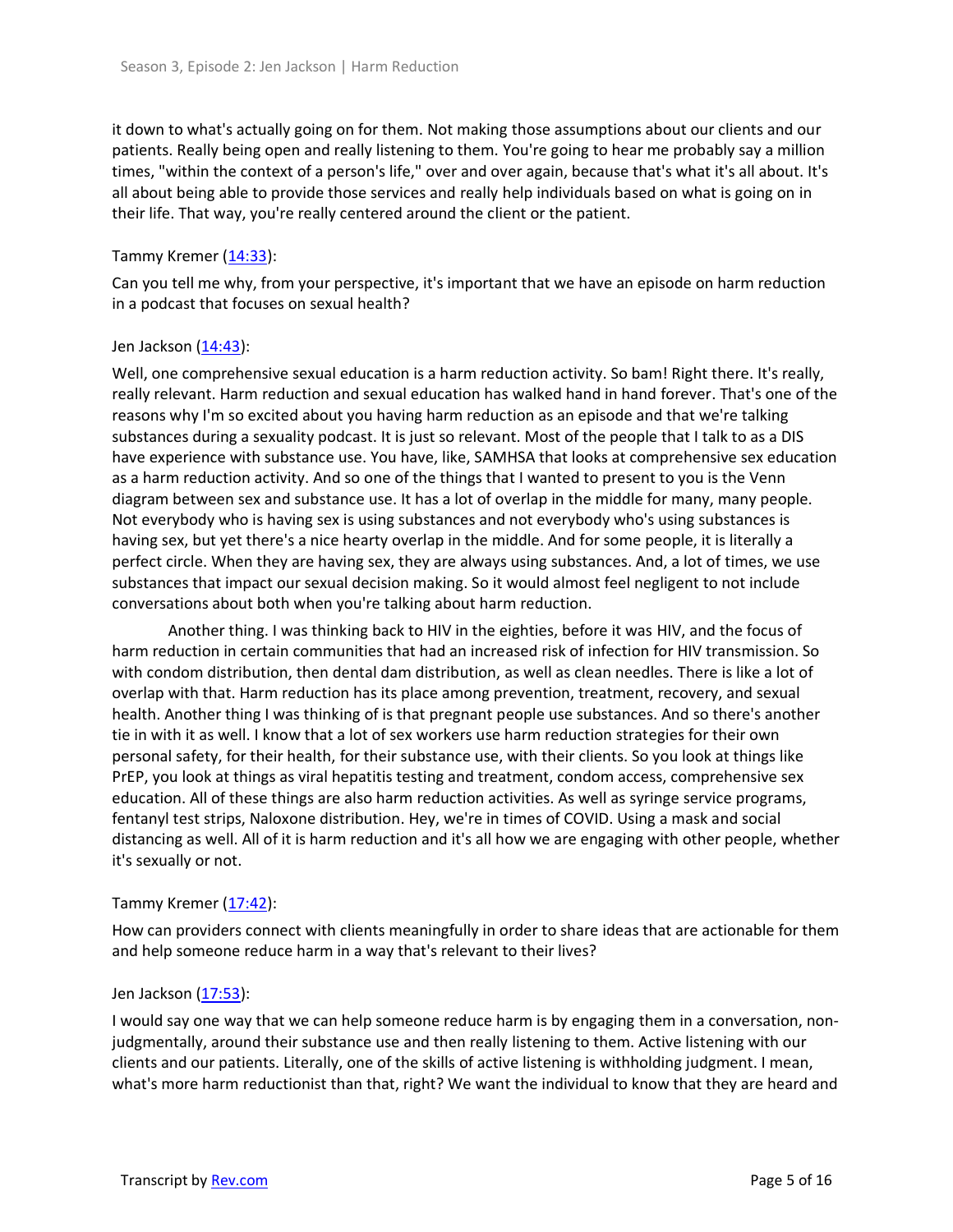we want to provide guidance, options, recommendations, and support that are actionable, that are practical for them, and fit where? Within the context of their lives, right?

And so providers utilize harm reduction with individuals every day. We all utilize harm reduction in our daily lives. Seat belts are harm reduction. I don't know about you, but I look both ways before I cross the street. I would consider that harm reduction as well. When providers recommend dietary changes. Reducing sodium to watch blood pressure or encouraging exercise. All of that is harm reduction. But yet when we get to sensitive topics that have more stigma or shame... and it can have stigma or shame not only for our clients and our patients, but providers as well. When that's attached such as with sex and substance use, all of a sudden those comfort levels tend to waiver. People are less comfortable talking about people's substance use and their sexual activity than they are about reducing the amount of sodium intake that they have. Rather rightfully so.

And then when you think about also, a lot of times, with some of the medical establishment having that traditional abstinence-based guidance. Sometimes that falls short with clients and patients. That harm reduction approach can really help where the abstinence-based guidance falls by the wayside. Because for some people... For example, let's talk about smoking cigarettes. Some people aren't ready to quit right away, but they might be ready to cut down smoking right away. When somebody goes from smoking a pack a day to maybe smoking a half a pack and starts to wean down on it, it's harm reduction. I think that also providers need to be creative with it. Creativity is a huge part of harm reduction. Particularly with providing guidance, recommendations. Thinking outside that proverbial box. I have an example of it if you-

Tammy Kremer [\(20:28\)](https://www.rev.com/transcript-editor/Edit?token=mia_TWfqcAHBLfx8EBxI4oN-gt12EbgWCpSRSLBDz00nemJF-P3xKCrHo_L40hpIBJUfPgOtu-W4UgrdHu54_EQyqA0&loadFrom=DocumentDeeplink&ts=1228.37):

Yeah, I'd love an example. Some stories would be great.

Jen Jackson [\(20:30\)](https://www.rev.com/transcript-editor/Edit?token=qv-1_1YHhsheMTr0xdnCiJmh1FrYMlQ7G5ijGCfvpN6lMVi9XQwja8AwEQufoxG9abmyDB1pE5d6NXkGg2pZOnm69U0&loadFrom=DocumentDeeplink&ts=1230.67): Story time with Aunt Jen.

Tammy Kremer [\(20:32\)](https://www.rev.com/transcript-editor/Edit?token=CmBIi-KJi5AedTBH71qPbn91KopbwRkN48H4uNWNefvi6WHHCHg1LvUZUlHJeEFWjogcmtoKgKhF4CSIz1m0wSzu21E&loadFrom=DocumentDeeplink&ts=1232.22): Bring it on.

### Jen Jackson [\(20:36\)](https://www.rev.com/transcript-editor/Edit?token=kYRja5lSSKg9j2I9v2fUfNCxR-sUWtVZQNyxNzO2VmEKfap8cjd_sKXvAj3hm_jBRnn_k9JLApwhRr5zaiLH2ZKYffE&loadFrom=DocumentDeeplink&ts=1236.45):

When I worked in San Francisco, one of the organizations I worked for was Continuum HIV Services, which now I believe is Tenderloin Health. They had [inaudible 00:20:46] program for people living with HIV coming out of jail or prison. We would temporarily house people. Housing. Another great form of harm reduction. So we would temporarily house people while we linked them to services like medical care, behavioral health, food, and then a little more permanent housing. I mean, it's the Bay Area. There's never totally permanent housing, but something that was a little more solid than where we were because we just had some rooms that were very temporary. So on that floor where we had our offices... We were based out of an SRO in the Tenderloin on McAllister. So we had a floor, we had some of our rooms, and then we had rooms that were... And we had our offices and then there were people who actually lived there.

There was a guy named Pete who lived on the floor, who had an affection for speed. Not driving fast. The drug. And so he would come and hang out on the couch in my office and we would chat. Super nice guy. One day, we were having a conversation and he said to me, "Jen, it kills me that, by the end of the month, I'm completely out of money. I've been having to..." Basically, break into cars. He was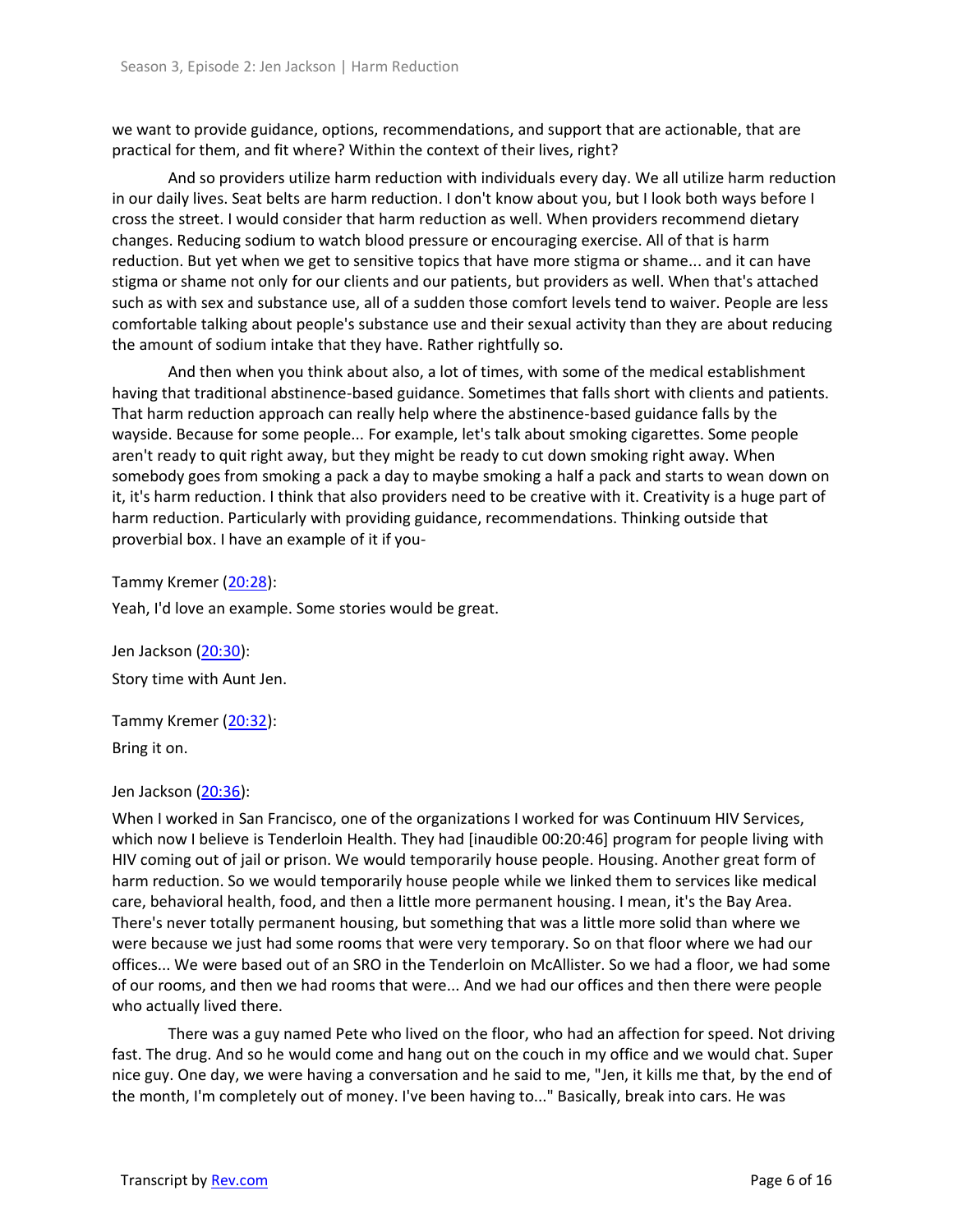breaking into cars and stealing people's stuff. And he said, "I feel really bad robbing people, but by the end of the month, I'm hurting." And so we sat there talking and I said, "Well, if you and I could work on a budget together, Pete..." And remember. He's not even a client of the program. This is just a conversation I'm having with somebody who's living there. I said, "Would you be willing to work on a budget with me so we can start figuring out where you can cut expenses?" Because he was getting GA.

Tammy Kremer [\(22:31\)](https://www.rev.com/transcript-editor/Edit?token=_5nNBq6wUOrcf8GCLbEOIeIDsZbCLoJt1NbuA8p8WPCTExDknL06uE8yqI7LEHsduYPXfOpskPBBvmU760WFvDxll1Y&loadFrom=DocumentDeeplink&ts=1351.85):

General assistance?

## Jen Jackson [\(22:33\)](https://www.rev.com/transcript-editor/Edit?token=EsjdIQMiCEmTTLkZVihO7sCnOiy79zZVK6Ig6lssQOApl3ur8BrXIoDMOCkqtZCjEKLV2PheZ9A4sRlfMROsULoehTU&loadFrom=DocumentDeeplink&ts=1353.05):

Yeah, general assistance. I think he had some disability that was coming in or something. So he had some money coming in. It was paying for the SRO, the room that he was renting there, and then the money that he had would go quickly. We started looking at what he was spending his money on. He did spend a lot of money on food. A lot of fast food and stuff like that, but he was spending money on food. So we figured out a way that we could utilize the food resources in San Francisco at the time. We were looking at the different soup kitchens. There's a pantry. There was lots of different ways that you could go about getting food, trying to get free food, trying to get food on the cheap.

And so we figured out that, if there was a way for him to reduce the amount of money that he was spending on food and some other things too, that his money would last longer. And he might have to cut back a little bit on his speed usage in order to be able to maximize it and have enough speed for the month and money for the month. But we figured out a way that he could do it where he would not have to break into people's cars anymore. If you've ever had a car lived in San Francisco, chances are it's been broken into, so you're welcome. So he and I sat there together, figured it out, and he was totally good with it. He gave it a try and started doing it.

Now, soon after that, I ended up leaving that position and I always think about him. I always think about him with that harm reduction for him and wondering, did he stick with it? We talked about maybe him trying to generate some sort of income somehow. In a positive way versus breaking into people's cars. That right there is harm reduction because not only are we reducing the harm to him because there's a chance he could get busted and end up in jail. We're reducing the harm to the community as well. When I talk about creativity with harm reduction, that's one of those examples of thinking outside the box and figuring out ways that you can work with people that benefits them within the context of their life and benefits the community as well.

# Tammy Kremer [\(24:45\)](https://www.rev.com/transcript-editor/Edit?token=u7uv_iBusaajTUopm6zKUE6SrAsIDNIe2OKvhthwom0t_UDaDVyPEAPoLHHXc8sZzwlHv_d2uCQ97LHmmO0VKrx8qAc&loadFrom=DocumentDeeplink&ts=1485.55):

Yeah. Such a great example of bringing that creativity to play and drawing out someone's true desire. Recognizing that he didn't want to be breaking into people's cars and so starting with that. Like, okay, great. Let's work on that issue as opposed to talking about his decision to use speed or not to and really focusing on where the life force is for him.

### Jen Jackson [\(25:09\)](https://www.rev.com/transcript-editor/Edit?token=bXxRinWNoxaikn6v696JI93UzSmrB6d2ijnOGfk6yc_cCHAPWtS4ZD2Nl_MDhLdAu6RotZgYl6OD1DUW86kNLt-P4eY&loadFrom=DocumentDeeplink&ts=1509.3):

Absolutely. And it's funny because I did it at the time and didn't think anything of it. And then as I've been going through my career, when I started doing trainings about harm reduction, I looked back at that. Because I remember somebody asked for some practical examples and I remember that with him because I think about him a lot. I think about all my clients a lot that I've had in the past. I carry everybody with me. But I do think about him a lot. In retrospect, I was really proud of myself. It was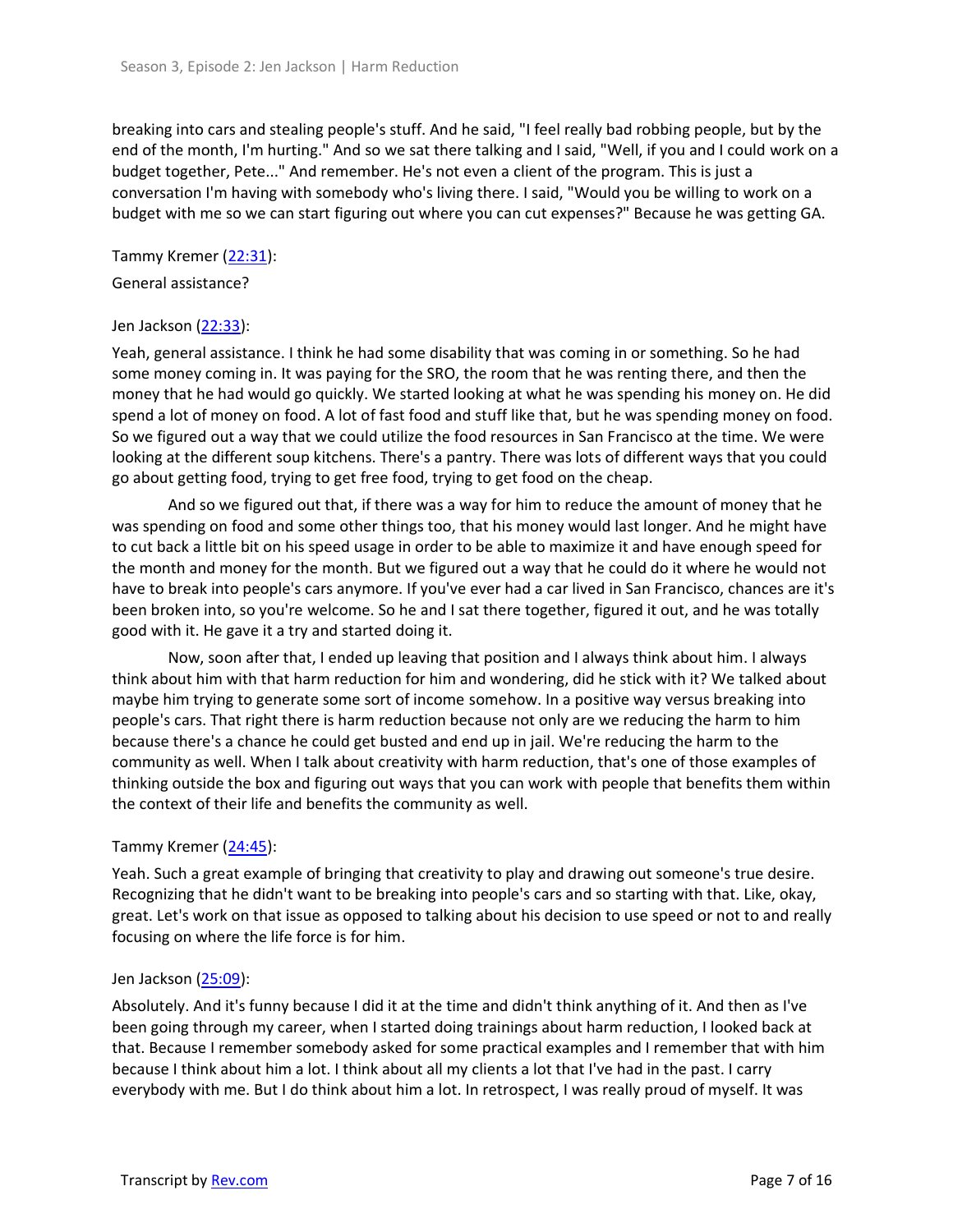creative. It was forward thinking. I totally pat myself on the back for it. And I think that's what we need to do as providers. We really need to really listen to what people are saying and then figure out ways that we can help give them that guidance. I always say I'm really nosy and it is. It's about being curious and it's about being creative. To really help them figure that out.

## Tammy Kremer [\(26:07\)](https://www.rev.com/transcript-editor/Edit?token=JdS5taF-M1hWa_kA05NqQ9Ru6KS_PXnjLwpxVEhA2qQpbCv0gaD2qCLTw2rLXCgOhkZ0E0hR1aKz1IlQubgcBv6H1TU&loadFrom=DocumentDeeplink&ts=1567.83):

On that note of what individual providers can do, I think there's sometimes a tension between what providers can offer in terms of harm reduction services and what the context is that they work within. Like the policies and structures around them. Can you speak to some of that? What's in the power of providers versus the systems that they're in?

## Jen Jackson [\(26:26\)](https://www.rev.com/transcript-editor/Edit?token=CaUvozoiLTBwKOFC7UmqtNrSvFhVlte4jM1Diwul_he6_5Es40FK6Ew6P2-A6Rn6T0uPRKRMhTs5HnYKccDolbCXfj0&loadFrom=DocumentDeeplink&ts=1586.77):

Yeah, absolutely. And that can be challenging, right? I mean, that's a huge challenge. I think the best way for providers to create that change within their practice... I feel like they need to identify what policies and structures need to change. Because you don't really know what's not happening because you're a provider. You don't have that perspective. So my advice... this is Aunt Jen's advice now for providers... is to ask people. Ask clients. Ask patients. Get feedback. Do an anonymous satisfaction survey. Or, even better, do a small study and pay people for their perspective. Find out what is not working within your practice or your organization. What are the barriers for clients or patients? What would they like to see?

I remember there was a program that I worked for... This was in California. I worked for San Mateo County. I coordinated a mobile HIV testing van and syringe exchange with a great team of people. We had a blast. It was a lot of fun being out there in the community. We did a survey and found that... We were doing syringe exchange and we had the small drug needles, that's what we were exchanging, but found that people wanted hormone syringes and we didn't have those at our exchange. And so we ordered hormone syringes and started providing them to people. Again, it's giving voices to the people who are living their lives and experiencing our services. Ask questions of clients and of patients. And then when you get the answers to those questions, do something. Don't collect data for the sake of collecting data and say, "Oh, well we did this survey." Yeah, what are you going to do with it? So, it's listening and finding out because we only have our perspective of what we see and that is not going to really give us what the client or the patient experiences.

### Tammy Kremer [\(28:36\)](https://www.rev.com/transcript-editor/Edit?token=DS7cKM3IFbYOeuyQk-uVjoUm0Wett63dlQ5nsrgSl7iVcHnGsXBoa1DB-LB4vXxpPP5-iItHpSF6rfFt9Gbfp7uxQmU&loadFrom=DocumentDeeplink&ts=1716.9):

When people are advocating for that kind of change... providers in a system, for example, that hasn't had a harm reduction framework in the past... what kinds of research or resources can people turn to when advocating for organizational change towards a harm reduction approach?

### Jen Jackson [\(28:53\)](https://www.rev.com/transcript-editor/Edit?token=1_rurgXOGp40u194zoUwpOk4y2xi4YeoqWgdhXmj1siIUX1mV5fdZgwwtuNhLeUbf-LagoAtOnR8hIiqB_VKn5LcWYw&loadFrom=DocumentDeeplink&ts=1733.74):

You have to market the message. Whether you are talking to a client or a patient and you're marketing a message for them or you are talking to the powers that be that are in charge of the policies and the structures that are going on, you need to market the message. There's lots of different ways that you can do that. One way is talking about which organizations support harm reduction and see value in it. This means the World Health Organization, the CDC, the United Nations, the Open Society Foundation, Drug Policy Alliance, the Harm Reduction International Organization. And there's various universities, state and local health departments, community-based organizations, aid service organizations, and medical associations such as the American Medical Association that support harm reduction strategies. And so that carries a little bit of weight when you're going to be talking to people who have sort of like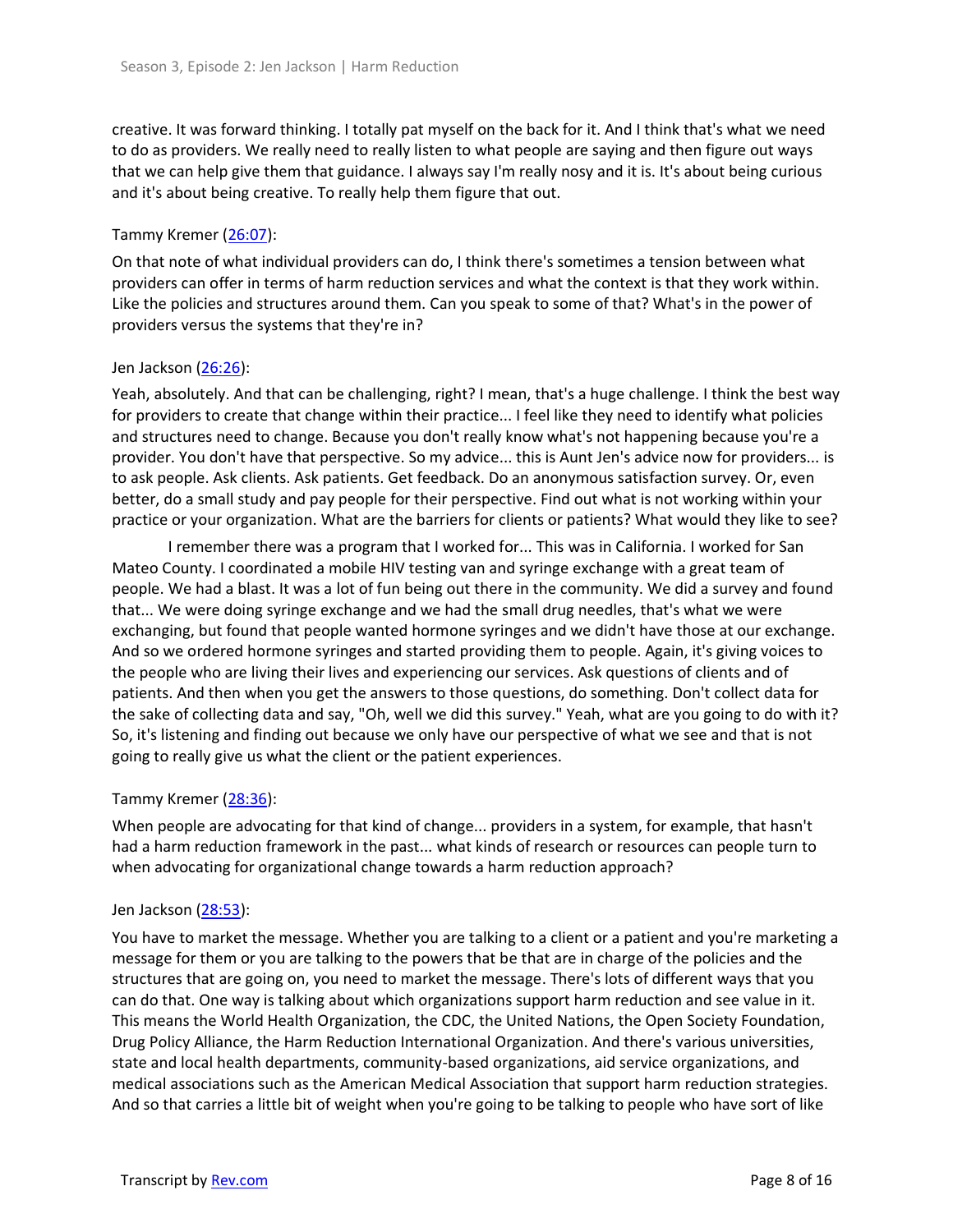that power and position. To be able to present that. I know Open Society Foundation did a report on the UN stance of harm reduction. I love this quote. It was something along the lines of "the effectiveness of harm reduction services for HIV prevention and prevention of drug-related mortality is beyond dispute." I mean, that's some solid cred right there.

And also checking with other harm reduction organizations like the National Harm Reduction Coalition. They have valuable resources on harm reduction as well as the various movements that intersect harm reduction like racial equity or decarceration or sex work, housing, reproductive justice, healthcare. I mean, they have so many other resources that intersect with it. And then I think also, for providers, one great thing to read about and to know about is, if they have an interest in reading about intersectional stigma, which people face and particularly... When you have people who use drugs, people with HIV, we don't exist just as one aspect of ourselves. There are various aspects to who we are. There was this great peer reviewed article by [inaudible 00:31:20]. They conducted a study of stigma among HIV-positive women. It's called HIV, Gender, Race, Sexual Orientation, and Sex Work: A qualitative study of Intersectional Stigma Experienced by HIV-positive Women in Ontario, Canada. Seeing what people experience when they meet with providers, the types of stigma that they experience, and then also substance use stigma as well. That's another thing that people encounter.

## Tammy Kremer [\(31:50\)](https://www.rev.com/transcript-editor/Edit?token=z7wEH1U0-FgB4E6NlVmPCnCu2p7iD4CxZdWofW3l5Vhxz7KITctQvqHB3cG5ZaxdvNorm1XUMR25DBJlqG0k9oK-LoI&loadFrom=DocumentDeeplink&ts=1910.68):

It's interesting, hearing you respond to this question, how clear and resounding the consensus is amongst so many of these organizations and yet how much resistance actually does exist in the field and the ways in which harm reduction is not always used as a lens in governmental spaces, in different hospital systems. It's just a really interesting duality of we have all this information and yet there is this resistance. Stigma, as you were mentioning, is a huge barrier. What other barriers would you say exist when we have all this great information, but it's not always being acted on?

### Jen Jackson [\(32:30\)](https://www.rev.com/transcript-editor/Edit?token=CL-pdkPOaO02HOAlDjYvGi5ku4_ff3DTG0fpmqHbjSpEebMd9nMVVWlApmQrMDK6b_Mzfsg8sCmHGn6vhh094ojF2cY&loadFrom=DocumentDeeplink&ts=1950.02):

I feel like stigma is huge with providing services, but also accessing services. And particularly... We're talking about harm reduction and we're looking maybe through more of a lens with people who use drugs, but keeping in mind that people who use drugs often experience structural, institutional, and systemic barriers with regard to accessing services. And then also can face stigma with regard to their substance use, whether the stigma is... It could be internalized. They just think, well, I use drugs and so I'm not going to go to the doctor for this, that, or the other, because I'm afraid of what they're going to say. But also keeping in mind that there's many other ways that people experience that type of stigma.

In order to transform stigma, we're going to have to address these biases towards people who use drugs, whether they are implicit or explicit. It starts at looking within ourselves and our own values and our own judgements because we all have that that we carry around with us. Identifying our own biases and looking at our policies and what structural barriers there are that are contributing to it. For example, a lot of times people don't really know how to engage with people who use drugs. I know for a fact that, like we do, the PTC offers a learning collaborative on cultural humility with people who use drugs. The Harm Reduction Coalition offers trainings as well as addressing ways providers can utilize cultural humility and also providers need to learn about active listening, motivational interviewing.

These are all the tools that providers can be using within their practices and within their organizations as well as incorporating into those policies. I know that when I worked at Health HIV, for example, we had an Opioid Learning Institute and we created a harm reduction online module for providers. Samhsa.gov has resources and information available as well. And Harm Reduction International has the Harm Reduction Journal. That's an open access, peer reviewed online journal. So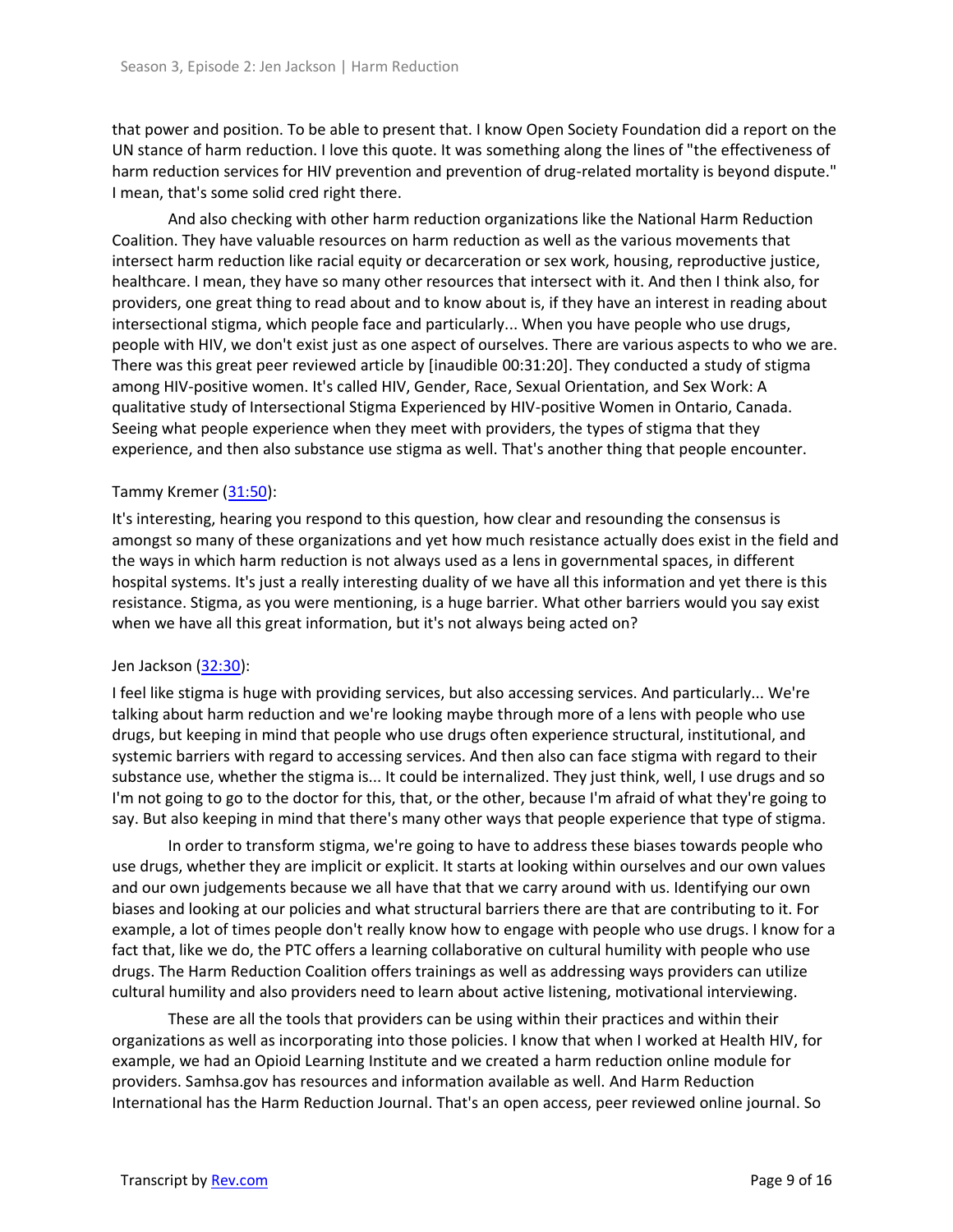there's a lot out there that people can do to access information. And then we don't want to just access the information, right? Because we're all about implementation. So looking at ways to be able to implement that into practice.

## Tammy Kremer [\(35:08\)](https://www.rev.com/transcript-editor/Edit?token=YcJ8lVCBPLVdBZliYodjJzK7Kcs-g0Av1Q5eVlSnbfWXUBHaSKxYWL4kQVTUN-OOdQmctiLMEv771zuYacSmx1GB8Mc&loadFrom=DocumentDeeplink&ts=2108.71):

Can you give us an example of an environment where there was resistance or stigma that was preventing people from utilizing a harm reduction approach and any changes that were implemented?

### Jen Jackson [\(35:21\)](https://www.rev.com/transcript-editor/Edit?token=vlEFc4p4a9T_eq-GpI_ZqYuhBQcZmrkQYZRKsvPa_AWcRtH-7bGeUfeXwnqcgavL5UayXD91XmXwehZ89oVDVLcyP5U&loadFrom=DocumentDeeplink&ts=2121.28):

I've seen it in partner services, for example. A lot of people don't know what partner services is, but that's when... There are certain infections that are reportable to health departments and then they trigger contact tracing, which we see with COVID. If you had COVID or you know somebody who has, chances are somebody from a health department was calling them to let them know if somebody was positive for COVID, how they needed to isolate. There's also specialists that go out there for different sexually transmitted infections and stuff like that.

And so one of the things that I had noticed when I was working for the State of Texas, we noticed that some of the DIS that we were observing out there were not really giving guidance to their clients that they were meeting with that harm reduction lens. There was a lot of like, you need to do this every single time. You need to wear a condom every single time you have sex. You need to do this, you need to do that. And so we worked with the DIS, did some harm reduction training for them, and worked with them on how to have these conversations with people who used drugs. And we did see there were better engagements for it. One of the things that we did out there for new disease investigators is, when we would go and visit their sites, sometimes we as the consultant would actually talk to the client and model it for DIS. I think it's helpful if somebody doesn't really know how to have those conversations. I remember that exact time too.

So here's another story from Aunt Jen. I was observing a new DIS who was having issues with talking about substance use with this client. The client didn't want to talk with them. So I stepped in and started having a conversation with the client and the DIS stepped back for a minute, but we were talking about... He had some abscesses on his hands and I could tell that he'd been injecting into his hands. He had sores on them. And so I started having a conversation with him about like, has he had that looked at yet? We had a nurse there. "I'd love to be able to do that because that can be really dangerous." I sort of explained that. He was like, "Oh my goodness. Yes, absolutely. I would love for a nurse to be able to look at that." Then we talked about rotating his sites when he injects because it looked like he just kept injecting into the same areas.

He wasn't ready to stop using drugs. That was not part of the conversation with him because he was very clear about it. So I had to think of different ways that we could give him some guidance on how he could be safer. I have this little diagram that has the body. It has the green areas of where it's safer to inject and the red areas. Like you don't want to inject into the neck. You don't want to inject into the groin. Things like that. And then we got talking a little bit further about his syringes. Where does he get them? How often does he use new ones? How often does he share them? What about his works? Like his cottons or his cookers and things like that.

It became this beautiful moment between the two of us where we're having this conversation and he's getting so much from it because I'm not judging him at all. What I'm doing is giving him... In public health, we like to call it that buffet of options. We're talking about that buffet of options of what are these other options for him. And so we talked about that. So then I asked him about disposal. "How do you dispose of your syringes?" So he told me he had a pickle jar, glass pickle jar, and that's what he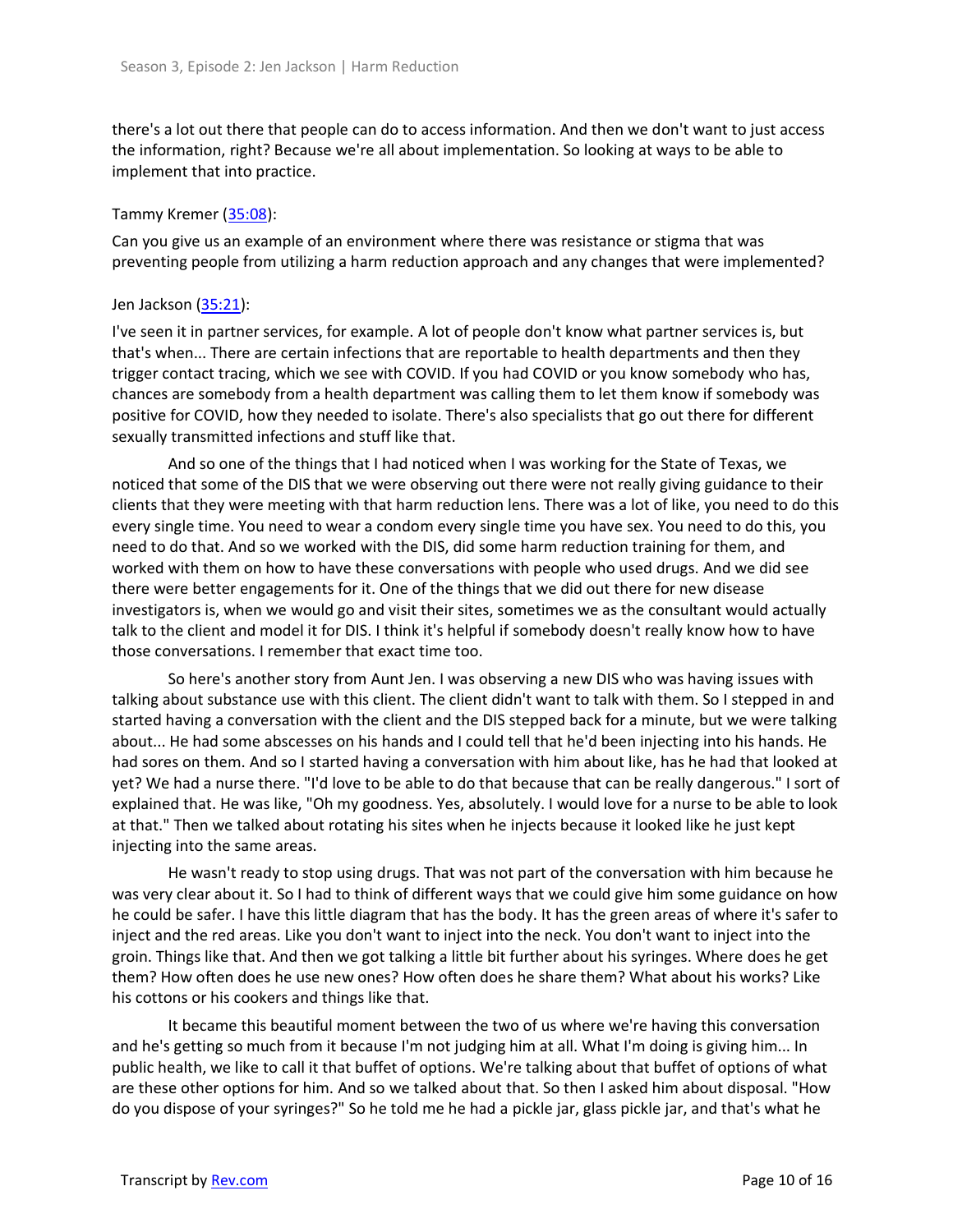put them in, which is great on one hand because it shows he is very conscious. That he's putting it in like a rigid container. However, glass breaks.

So then that opens the conversation, which is around harm reduction, saying that maybe he should go with more of a heavy plastic container. We could give him a sharps container if he'd like to take that with him, but if he doesn't want it to be obvious having that in his home, that he could just use.... From the laundry detergent. When you pour the laundry detergent, you have the hard side container. You could just use something like that. When I told him that... Because I explained to him, "Well, I love what you're doing and I totally see that you're caring about other people." He was worried about people getting stuck when he throws it away. So I explained to him that glass can break in the trash, so the best bet is to use this. And he was like, "That's a fantastic idea and I never ever thought of that." I validated what he was doing and then we had the discussion on what could some better options be.

So it ended up being a great moment and it was a great moment for that new DIS that got to see the conversation and experience it. So if you are new in public health, if you are new in the field or new in your position, it really is helpful to shadow somebody who is seasoned and who knows what they're doing around having those conversations. And if you are working in a place that doesn't have that, then it's seeking out those resources. Take some trainings online. Learn about strategies. Because all the strategies I know are just things that I've picked up over the many years that I've worked in public health. And I love passing them down. It's like the lore and the legacy around the campfire, where we love to share our stories and pass it down so that other people can take it and apply it to what they're doing.

## Tammy Kremer [\(40:58\)](https://www.rev.com/transcript-editor/Edit?token=eaVvGqwA8t82Uh4cm9lUCQ8bWH3OCzM-ZvStBJ5ZwWge0RyEWwXkeFKuJtlHA0T-3nT6d9R__s-lk2gdB0nUUJdNt08&loadFrom=DocumentDeeplink&ts=2458.21):

That's such a great story. Whatever resources you've just mentioned too as you were sharing, we'll make sure we put those in the show notes so people can find them easily. What a way to join with somebody and really partner in envisioning what can improve their quality of life and support what their goals and motivations are. I know you've done a bunch of research on clients and what clients feel their providers need in order to provide them with better services. So I was hoping we could pivot into that and talk about the research that you did at Health HIV, why you conducted this research with clients, and what the impact of the research was.

### Jen Jackson [\(41:35\)](https://www.rev.com/transcript-editor/Edit?token=gM4YkIOnwp23142W2ZQjky4OfDk-Bz3pVpMstuGcrW6z7-qJV6S5J5BupMZr7WgivYCg4LeJ15CfeHedqx6Z6xXrxBk&loadFrom=DocumentDeeplink&ts=2495.2):

Yeah, absolutely. When I was working for Health HIV... They're in Washington DC. I was a capacity building manager there. I worked on the Opioid Learning Institute. I did a lot of capacity building assistance on various programs. Harm reduction was kind of like my thing there. I loved it so much, so they pulled me into a lot of this stuff for that. One of the things that we wanted to do is we were providing, for the Opioid Learning Institute, their online modules for providers around prescribing opioids. We did a harm reduction module on there. There's all these different modules on there for providers, but we wanted to do more. We were wondering like, so what should we do? It's like, well, I know just from my experience being in the field what I think, but it really doesn't matter what I think.

And so we decided to do focus groups with community health workers who are actually out there doing the work. Some providers that were prescribing medications for opioid use disorder, those data wave providers, and some providers that were not yet data wave. So we had two different types of providers and then also community members. People accessing those services. The purpose of the focus groups... We were going to gather this qualitative data to guide the development of our eLearning modules for these providers and other healthcare professionals. And so we figured going to the people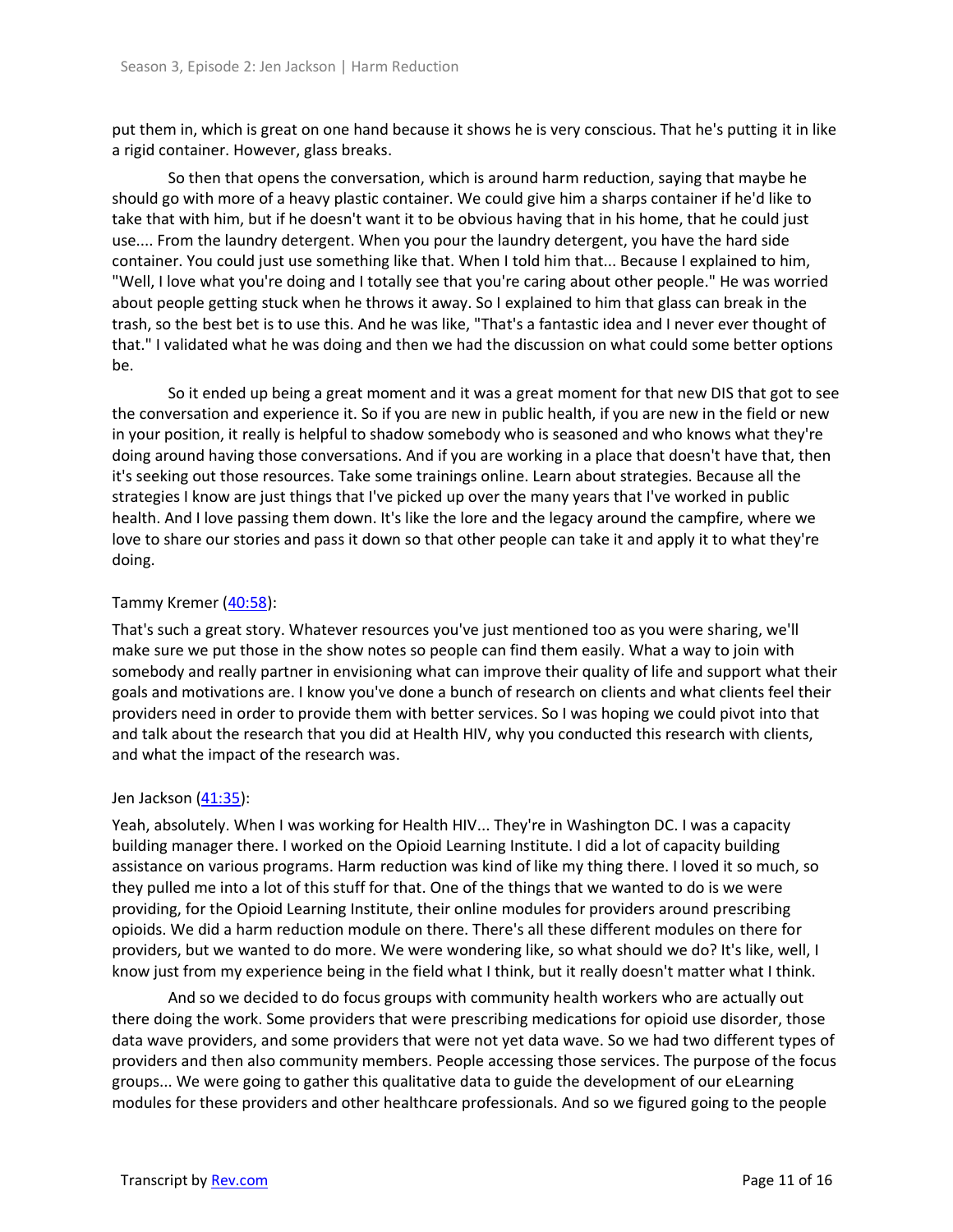who are in the field firsthand is going to give us this robust information and then we can sort of go from there. We did these focus groups. We paid people for their time.

We found that... Particularly the community member group, people who were using drugs. We found that individuals who are using drugs are experiencing trauma, shame, fear, anxiety, oppression, and degradation when they are trying to access care and treatment. That is what they told us. They said that providers who are polite, courteous, open minded, nonjudgmental, understanding, and compassionate are more effective at engaging them to access care and getting them into treatment as well. And so they were saying that the providers, a lot of the providers that they saw, they just lacked experience around substance use, around opioid use disorder. They were not knowledgeable, they were stigmatizing their patients, or they created rules and policies that are... does this all sound familiar... that are barriers and create challenges for patients wanting to access care.

We got just this amazing information. We got from providers what they felt they would like to know. We got from community health workers, who are the middle man because they work with the providers and they're working with the clients. And then we got the clients there telling us what they were experiencing. So based on those four focus groups, there were 19 proposed training topics that came out of that. This was an embarrassment of riches for us. We just found all of these wonderful things that we could do to build the capacity of providers and other health professionals.

Some of those topics, just offhand, I remember was... One, for example, was addressing the needs of returning citizens, post incarceration, particularly those with opioid use disorder. I mean, is there anything more harm reduction than that? Understanding and overcoming stigma and discrimination related to opioid use disorder and people who use drugs. That was one thing. One of the other things was best communication practices to reach and engage and reengage persons with opioid use disorder. Someone else asked about harm reduction advocacy from public policy to the pharmacy and everything in between. I mean, it was just very, very, very rich data that we got from this. Very meaty. And so we could take that and then use those to be able to determine what the next modules would be.

So that's why I always say go to the people. Go to the people who are experiencing it. You hear that phrase a lot, where they'll say, "Nothing about us without us." Yes. Go to those communities that you're planning on serving and talk to them. I remember, when I was working on the syringe exchange mobile testing van, we were in a neighborhood. And I remember somebody came up to me and said, "I'm just curious as to why you're here." And I said, "Oh, well, we're here to provide services, and ah, ha, ha." We're doing this and we're doing that. They're like, "But you're here on this street and yet, two streets over, is a trap house where everybody's using drugs. There's like a shooting gallery over there. You're in the wrong place." And so that was really valuable feedback. It's checking in with the community. Are you even in the right place providing services? We were not. So we ended up moving it. That's why it's so important to check in with the communities that you're serving about what their needs are and where those needs are and how they would like to receive those services.

I remember another time we were doing a public health campaign, it was a black women's health campaign. This was in San Mateo County. And we wanted people to get tested and treated. Before that, there was a lot of really negative, like "he's on the down low" and stuff like that, and we wanted something uplifting. So we did... It was I take risks, because I'm all that. I take the risk to talk with my partner about sex and I take the risk to go and actually get tested for HIV. We turned it around on that. I remember we came up with all of these fantastic images of different women, different ages.

And then I remember. We were talking to people in the community and the people in the community were like, "I want to be in that campaign." And so we ended up getting those model release forms and took pictures of real people from the community who wanted to be a part of that campaign.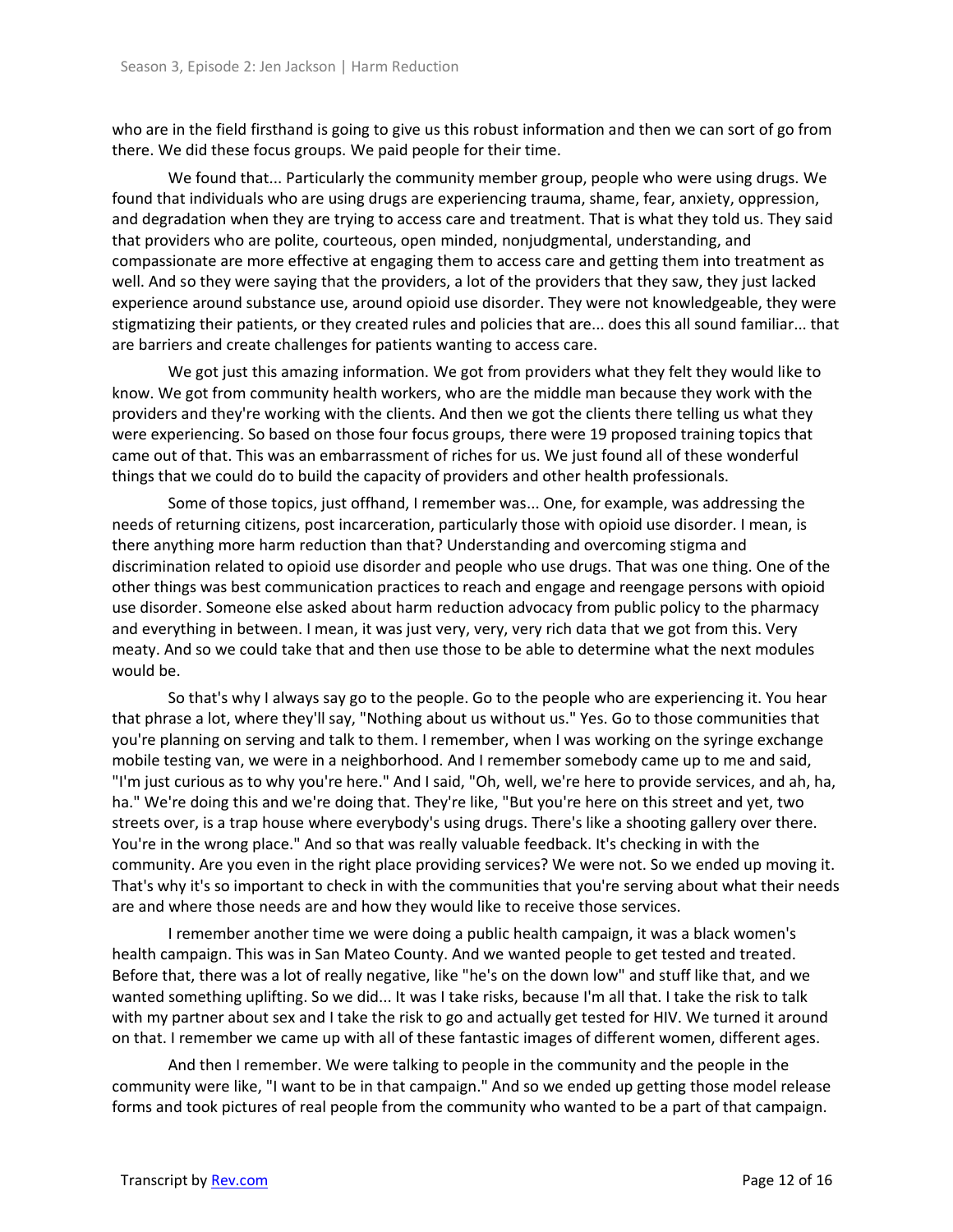We listened to the people and incorporated them into it and it was fantastic. People felt a lot more... There was more buy-in on it. When we're talking about marketing that message, when you're seeing people that you know from your community right there, on all the marketing materials, it definitely makes a difference. So, again, it's that listening to the community.

## Tammy Kremer [\(48:30\)](https://www.rev.com/transcript-editor/Edit?token=J9wdE0Bv98hOU9PwTnHc8SejVhgjQio52QbAxCuF_KalvKhDFkjHBi09sfIfRxVo4jtjH-bdqBQhGuOCZ6psxtluUNo&loadFrom=DocumentDeeplink&ts=2910.7):

And the examples are so helpful because, it's really easy to say these things, but to put these into practice in ways that have a meaningful outcome, I think, can be a lot more challenging. And recognizing all of the different moments of needing to check in. It's not just a one and done. It's this ongoing evolution. Like, we've got the mobile clinic going, we've got the mobile syringe services, but we're on the wrong street. Fortunately, you put the band together, but now you've got to drive two blocks over. It's that ongoing need to continually be in conversation and make adjustments.

### Jen Jackson [\(49:06\)](https://www.rev.com/transcript-editor/Edit?token=ckyy_lQLAaB0bGNuaf02BKD2OmYQxlvStsM-J5tclzh97SIMBPb4IKcmhyEiAQqb_THxickvezXPOfPOJzc26z3HNAk&loadFrom=DocumentDeeplink&ts=2946.04):

I always say once you know something, you can't unknow it, so what are you going to do about it? I'll get off my soapbox for a second.

## Tammy Kremer [\(49:20\)](https://www.rev.com/transcript-editor/Edit?token=Vt76yoAM2GNqHh4XE3hR_VpVZHjRn4PJL8IiuC-3wbhSctiE5wRanQwEiOydXKQA6TaXqiwzczkNyEyLTtlbg4MY3oo&loadFrom=DocumentDeeplink&ts=2960.26):

After recording this episode, a draft decision from the Supreme Court to strike down Roe v. Wade was leaked. I invited Jen Jackson back to share her take on the connection between access to abortion and harm reduction. This is what she had to say.

What does that bring up for you as a harm reductionist in terms of the kinds of services and support that we can be providing to our communities that may have severely restricted access to abortion?

### Jen Jackson [\(49:47\)](https://www.rev.com/transcript-editor/Edit?token=IJ-QHgfrmN6j9b6woxEfSxqocrTKjUyIOGo74SMNzkup9BbORwuuh2cZOKGbAU4e8rJVNpcmDOlQsZThDEIRN7P5WEE&loadFrom=DocumentDeeplink&ts=2987.99):

I mean, abortion is harm reduction and it's literally going the opposite way. It's good public health to be able to have people make their own decisions about their health in that way. I really feel that we need to be supportive as a community in figuring out what the buffet of options can be for individuals who are going to be living in states that may be more restrictive or eliminate abortion together. We're all going to have to get more creative to help reduce the harm for those individuals who are going to be faced with some major challenges and some very difficult situations based on this potential ruling.

Tammy Kremer [\(50:39\)](https://www.rev.com/transcript-editor/Edit?token=y9yiXCV3u2Gfi1Hrnj3tk3SPyf-l1dBlkqdvo8WyGimCijbqsEtZ3Znv5ui9Jw9Qaf2HQEkw6parala-px3ACpMwIYI&loadFrom=DocumentDeeplink&ts=3039.6):

How about with birth control or barriers that they use?

### Jen Jackson [\(50:43\)](https://www.rev.com/transcript-editor/Edit?token=VZpKXc10k4Ds3LbAr-T1XSHhEl3CdA7fsfqjv4PS6seFyMXfJXFEMmmeCC-OjzREe-KPxWEO6BFPlXMfiyDwetcF-NQ&loadFrom=DocumentDeeplink&ts=3043.55):

Well, I mean, birth control is harm reduction. I remember as a teen just thinking like, oh, I think I may be ready to have sex and I'm going to Planned Parenthood and I'm going to talk to a health educator about the pill and what that means. Luckily, I had that access. There's going to be some major implications that, once abortion is attacked, then the next step looks like it would be birth control and that's going to be a really big challenge for all of us as well.

### Tammy Kremer [\(51:16\)](https://www.rev.com/transcript-editor/Edit?token=YYlPdWw1SXNSZO91IMOssl2q4SHDFab5MIZdXuyHBiDKskSG60BbAwz74Qi7TEoIYTVCGG2z0rJF7PYy29AApyflXUY&loadFrom=DocumentDeeplink&ts=3076.4):

It's just so big and so heavy. Just even talking about it right now. It's just...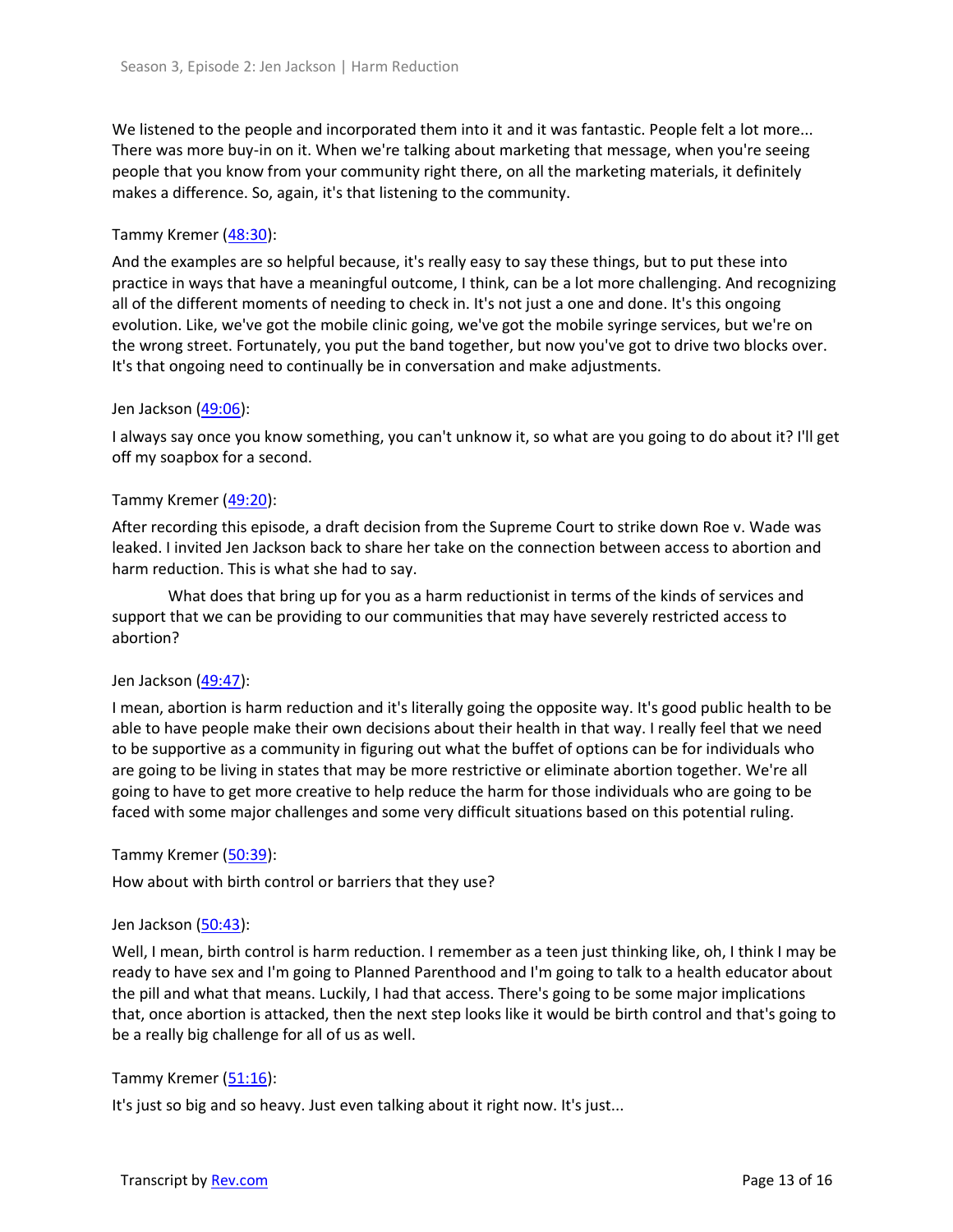### Jen Jackson [\(51:21\)](https://www.rev.com/transcript-editor/Edit?token=QJsDx5HtHnMOZlVXSPYPK7hx9tbWJsitEArbmfFxfIn4nua8E3AfpGe97u_-m-pCsCfdqdTSCc-yfmgSY7zSMWu4d7U&loadFrom=DocumentDeeplink&ts=3081.61):

I'm somewhat living in denial that this is actually happening. Because I never really thought that I would see this happening in my lifetime. It's really shocking. It's counter to good public health and it's counter to the American Medical Association and it's counter to science. And so that's why it's kind of mind blowing for me as somebody who prides herself as being a little bit of a science nerd. I like looking to evidence-based interventions and evidence-based services and I like looking at what the data says. It just doesn't make sense to move this way that is counter to logic, reason, and science.

## Tammy Kremer [\(52:10\)](https://www.rev.com/transcript-editor/Edit?token=6nBae7NLzSim7hQ3WSfq3I49m5Ua06X4hkBtVvEKQDqVsDCp3h1xYFoERC_sScePszGyLLqwOJbCC9e6jV1_YN3j3sY&loadFrom=DocumentDeeplink&ts=3130.35):

Yeah. Mind blowing and heartbreaking.

## Jen Jackson [\(52:13\)](https://www.rev.com/transcript-editor/Edit?token=bjxR4TSMTwRv6_P1AuuiTOvDQkaz5TYoE-vzlkkEMhvP7Kj-CS8uTONq0M3zQ3TpBDSnyYdEhGeK9-i8bs5vFrVNcNM&loadFrom=DocumentDeeplink&ts=3133.89):

I fear for a lot of people out there who are going to see their access... I mean, we already saw it in certain states, where they were limiting access to... We had health centers closing down. We saw that in Texas. People didn't have access just to get their basic well woman exam. I used to work for Planned Parenthood and it's bad enough to have to go and access care through people who are screaming at you, but we do it because we need to access those services for our health. What happens when those services aren't there anymore? Or people have to travel out of state to be able to access those services? People who may have limited resources that wouldn't be able to afford to travel out of state. Again, it's thinking how creative we're going to have to be to help people really be able to take care of their personal health.

## Tammy Kremer [\(53:23\)](https://www.rev.com/transcript-editor/Edit?token=BDIrfsuuqScsmxjvK-qdMPAvPE6wsP-13_L5SA_LdZxydoTMWNEVJz2zuBrUjILW_QOSZPyeZgiF0ofVOPMGDtNRKKg&loadFrom=DocumentDeeplink&ts=3203.22):

I'd love to hear what you see as on the horizon in the world of harm reduction. What are people talking about now that's new or different? What is the vision that people are forming now and advocating for?

### Jen Jackson [\(53:37\)](https://www.rev.com/transcript-editor/Edit?token=f1PTK0pTINn-SvEh7NlRmlX_sDcE82NG9g-FXO7QvSX0IOBV1mKCpTegUiIssFDeLirWtrEEnkv6YR4rVXTdYfJcSQc&loadFrom=DocumentDeeplink&ts=3217.4):

There are wonderful, sexy things happening in harm reduction. And there's things not just along the lines of training staff. I mean, you're seeing a lot more of that. But we're also seeing different strategies. For example, in Vegas, they were doing harm reduction vending machines and now I know they're going to be doing that in DC as well. And so, all of a sudden, there's other strategies that people are using in order to engage people because maybe people don't want to access services in a traditional route and they'd rather go to a vending machine. I just think that is fantastic. There's so many wonderful things out there on the horizon and that's one that I think just fabulous because they can really be anywhere and it can also be a way to link people to services.

Another harm reduction thing that I know that we've all seen if we've traveled at all, for example, is the sharps containers in the bathrooms in airports. It's giving people a great place to dispose of their used needles, their works, and all of that. It's protecting the public. It's also getting that out of the general circulation so that nobody else uses that needle too. I mean, it's just wonderful. So, it's really everywhere and it's just sort of keeping your eyes open and maybe using that lens now to be able to see the world that way.

### Tammy Kremer [\(55:10\)](https://www.rev.com/transcript-editor/Edit?token=o8F4Nwau4SAw9upNdo0F7hqXhsqESMa4zPfzKq4brFbEWb5SczoyGgW_R3SmvP-xct0vGXfdVNGkWrvPmOjluWIhv6Q&loadFrom=DocumentDeeplink&ts=3310.36):

Yeah. It makes me think too about, for example, clubs or bars sometimes having condoms in the bathrooms or even test strips for drugs to be able to check their drugs. Putting things in places where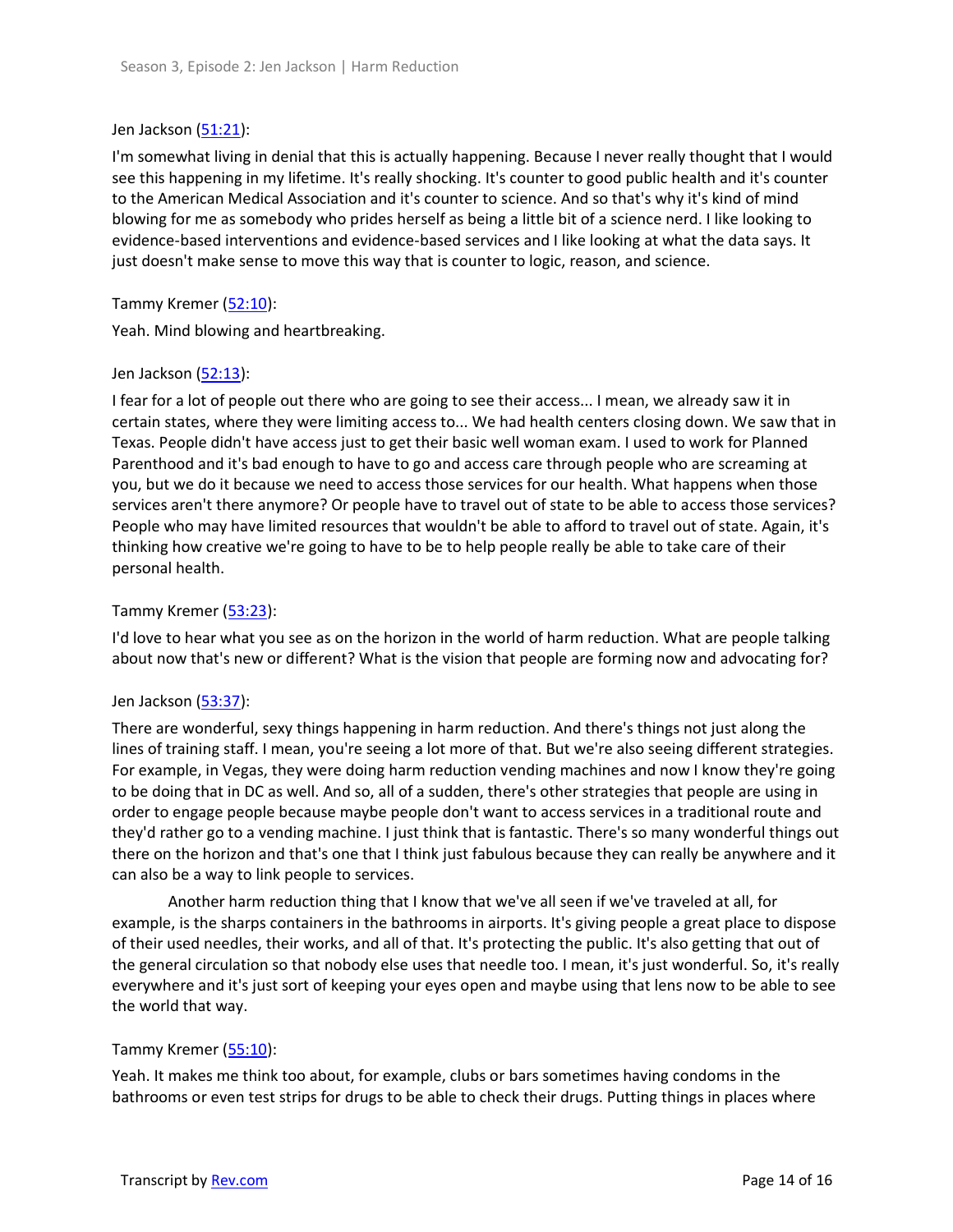people are going to find them and utilize them according to their own understanding of what their needs are.

Jen Jackson [\(55:27\)](https://www.rev.com/transcript-editor/Edit?token=QsLP-nxEhRJKSge6xXuPMVl7IxdUGsB9u6UBmMVrwAMTzI5wocE1LD3SKy60wqSMNmZQroO8Yat2AcQbTJzI1bzS3ms&loadFrom=DocumentDeeplink&ts=3327.72):

Absolutely. Putting public health messages too in places where people are going to see them and access them. You sometimes see that in bathrooms. I know that when I worked for San Mateo County, we branded messages for HIV testing. We did it on hot sauce bottles and gave them out to the... People loved it. It was great hot sauce.

Tammy Kremer [\(55:47\)](https://www.rev.com/transcript-editor/Edit?token=3WGOIcj5YcaOtl5B6udOg9W-vIZEG9xNcrz1-0q6mXVCE0EKAI2Av8K17q_40x4kqqQf5EwIzCF8Nq146wToqyLK5d4&loadFrom=DocumentDeeplink&ts=3347.42):

I love that.

Jen Jackson [\(55:47\)](https://www.rev.com/transcript-editor/Edit?token=NfjPN9bgyDSTvLGG3Bp87idPlDRTIp3NOzTbfgpk5dmcgToM8GldH4M6b1X3zFBAeETDLq59_-1W100KXoQge9v711I&loadFrom=DocumentDeeplink&ts=3347.49): Yeah. I mean, it was-

Tammy Kremer [\(55:47\)](https://www.rev.com/transcript-editor/Edit?token=PjgIMiO_3CQvXstjAbZ_ExUCc2DF3P23pi0gU3QiCEdYLjvc0i5HogEeuXMj-lYgD9H_rm1K2GhZHYt4-pRj2MLT26s&loadFrom=DocumentDeeplink&ts=3347.49):

I want one.

### Jen Jackson [\(55:48\)](https://www.rev.com/transcript-editor/Edit?token=jgDQprjys0k0M3xE_yPu9J0XszqiVp6iODq1xBJl0QSnVRJFPInev7r2pxotd4vqSMQbZ8zMXRQEnbpPyAHiVb_xV8o&loadFrom=DocumentDeeplink&ts=3348.69):

Oh, it was so cool. I think I still have the label somewhere. It was so cool. We gave them to some of the little soul food places in East Palo Alto at the time. People would come up to us and be like, "Do you have any of that hot sauce?" Meanwhile, it's a hot sauce with messages on how to get HIV tested on it. Like, right there. They could call us. We did testing on demand. Yeah. It's just being, again, creative and marketing your message and reaching people the way that they want to be reached. I mean, that was received really well.

Also, on our syringe services van, for example, there was a time where people were asking about did we have socks and underwear and stuff, which we didn't at the time, but we had some onetime funds and we went and we bought some. We gave out socks to people who needed socks. It's a great giveaway. So, again, listening to people, when they say that there's a need. And then they feel fantastic because they've been heard and they're actually receiving resources and services that they need and you're not two streets over not HIV testing anybody and not doing syringe exchange for anyone because you're in the wrong place.

### Tammy Kremer [\(57:04\)](https://www.rev.com/transcript-editor/Edit?token=DKMqK9FjmyDE40FiycfDueZqnjbCxXRN9KUFUbXcPrqg2o8IJAnuEzjveK034YpB8KRQhAcdOE2QKmCUStoDu9t1NX8&loadFrom=DocumentDeeplink&ts=3424.34):

Coming to a close here, the podcast is called Coming Together for Sexual Health. And so I'm curious. What do you hope that we can create by coming together for sexual health?

### Jen Jackson [\(57:14\)](https://www.rev.com/transcript-editor/Edit?token=hLMiAwRwp4AHQGuycB1jtxOnMHDe87R8vAF4klJ2AtICI3Ddd3bzGyI7-SM4wj199AD00PKqICUSPxbfth5BB3rqbMs&loadFrom=DocumentDeeplink&ts=3434.38):

I'm hoping that we can create environments... whether you're at a CBO, whether you work in a clinic, whether you work in a health department... that is just more engaging for people, that is more accepting, that is inclusive for all kinds of people regardless of what substances they're using, how they identify. Just seeing that people are not feeling that stigma in accessing services. Any services. And with sexual health, being sex-positive with our clients.

Tammy Kremer [\(57:57\)](https://www.rev.com/transcript-editor/Edit?token=YCWs5YKCOi9qFvhPs7wS-P77vEfEkuBd086aT4GWcxpoJkjBu9SA0zsshViofx8T28LPdqf-jiRELt5ChRYlsIUSz24&loadFrom=DocumentDeeplink&ts=3477.87):